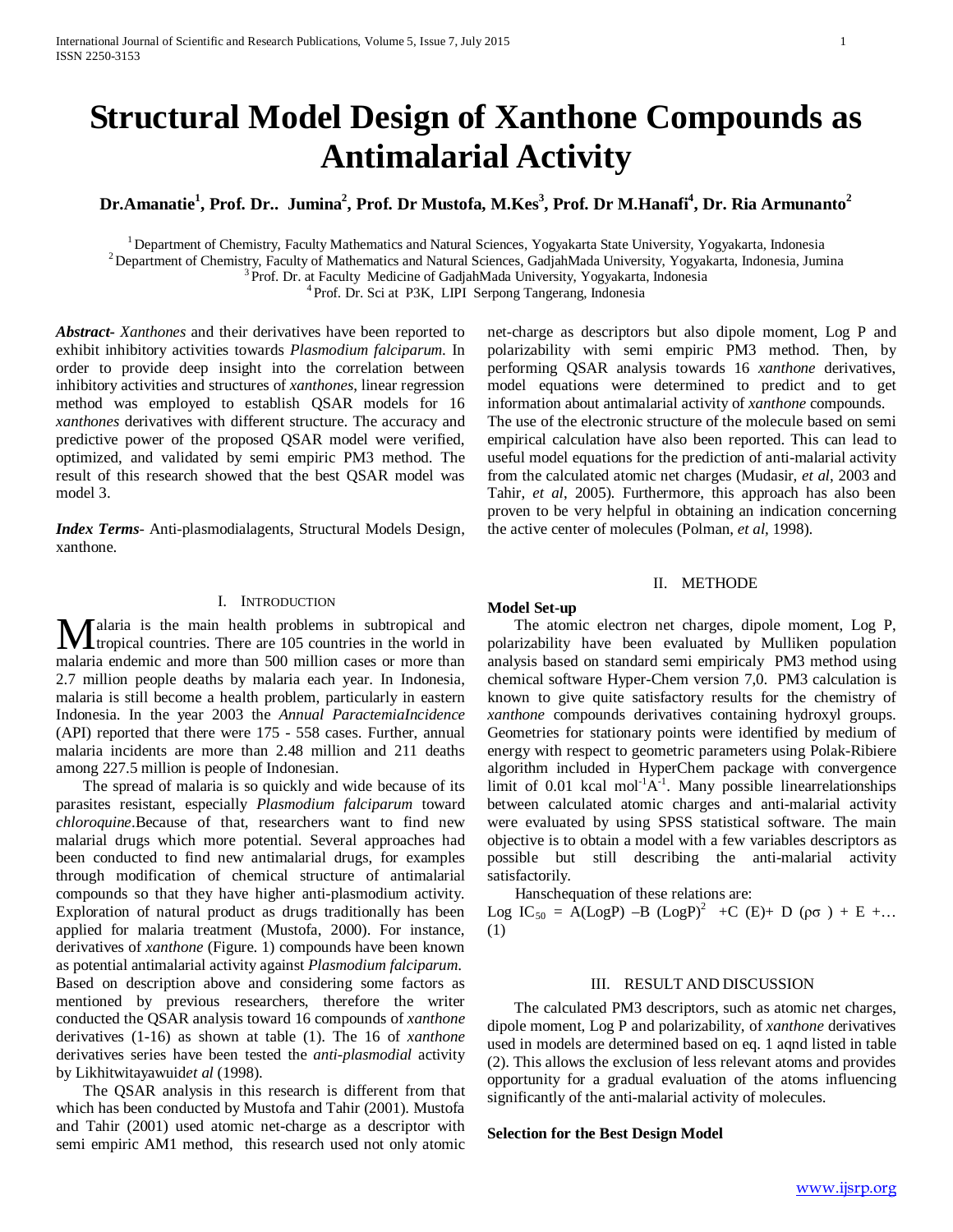In order to obtain the best design model that correlates with independent variables (descriptors) and dependent variable (antimalarial activity), regression analysis using SPSS software package have been performed. Twelve independent variables consisting of 15 atomic net charges  $qC_1$ ,  $qC_2$ ,  $qC_3$ ,  $qC_4$ ,  $qC_5$ ,  $qC_6$ ,  $qC_8$ ,  $qC_9$ ,  $qC_{10}$ ,  $qC_{11}$ ,  $qC_{12}$ ,  $qC_{13}$ ,  $qC_{14}$ ,  $qC_{15}$  and  $qO_7$ . As well as net charge of *xanthone* and dipole moment, Log P and polarizability were included in the model set- up. At the first step, all variables are included in the model and the less relevant variables were then eliminated gradual from the model. This procedure finally gave 12 QSAR models andValue R, F, F-hit/Ftab are as listed in table (3). *The statistical parameters obtained Standard Deviation (SD) model 1 and model 3 from linear according to Eq. (1). collected in table (4).* From table 3 it is evaluated that some models can immediately be eliminated because their  $F_{elevated}/F_{table}$  value are lower than unity, which means that the models are statistically not exist or rejected. In Table 5, content Model 1, qC1,qC12,qC13, moment dipole,Log P, Log IC<sub>50eval</sub> and Log IC<sub>50exp</sub>.In Table. 6, content Model 3, qCO7,qC12,qC13, moment dipole, Log IC50eval and Log IC50 exp. In table. 7. Content, Log IC<sub>50</sub>eval and Log IC<sub>50</sub>exp Model 1 In table 8.content Log  $IC_{50}$ eval and Log  $IC_{50}$ exp Model 3 and in t able9.conten Value PRESS or Value Y

 On the other hand, it is clearly shown that there are 2 selected models which show a relatively good correlation between anti-malarial activity of the best model among 12 models selected as listed in table 3 and 4 is not adequate only by comparing the R size, especially for model 1, and 3 because their R values are 0,970. and 0,843. Therefore we should also consider other statistical parameter of F (model significance) and SD (Standard Deviation), it seems that model 1 it the best model from the viewpoint of statistical parameters, Standard Deviation (SD) and F value (model significance). However, this model consisted of almost all descriptors avoilable and thus it is not the simplest model and therefore this model is excluded from selection.

 Now, the remaining possible models are model 1 and 3. By comparing the parameters F and SD of two models, it is easily observed that model 3 is the best model because it has highest f and relatively lower SD and contains only 4 variables which means that the model is the quite sample, thus model 3 is selected as the best QSAR model. This model could therefore retionalize the search for new *xanthone*derivatives which have been antimalarial activity of these series *xanthone* derivatives, necessary due to the rapid resistance development of *Plasmodium falciparum*.

## **Model Validation**

 It has been conducted that model 3 is the best model from the point of view of statistical parameters of the linear analysis. To see how good the model predict the activity of the *xanthone* series, calculation of the antimalarial activity for each *xanthone*analogs has been performed using model 12 and results (predicted Log  $(IC_{50})$  was plotted against those obtained by experiments (observed Log  $IC_{50}$ ) by regression method to see how well they correlate each other (Fig 2). It is obvious from this figure that model 3 predicts very well the activity of the series of *xanthone* as indicated by the values of the slope and correlation

coefficient (R) of the plot which is approaching unity, is 0.970 and 0.843, respectively.

 Validation of the best model may be evaluated by comparing PRESS (predictive residual sum of square) value of the model 1 in table (5) and the model 3 in table (6). This parameter is defined as sum of square of difference between observed activity and predicted activity calculated by the corresponding model. The model with the smallest value of PRESS is the best model because it implies that the difference between the observed and the predict activities is minimal. Results of PRESS calculation for each model as listed in table (9) again confirms that model 3 is the most reliable model because in induces the smallest PRESS value.

## **Evaluation Model and Prediction of Most Influencing Atoms.**

 According to the fitting coefficient values obtained by the variation of descriptors included as summarized in table 3, we may concluded that atom  $C_1$ ,  $C_{12}$ ,  $C_{13}$  and q-ring seem to be the most responsible atoms for the anti-plasmodium inhibition activity of the molecules. Although some models listed in table (5 and 6) also include dipole moment and Carbon atoms of *xanthone*, the values of their coefficient are relatively small indicating that these atoms are of rather less importance and therefore can be eliminated from the model. By we immediately observed that  $C_1$ ,  $C_{12}$  and  $C_{13}$  assume prominent role in most as compared with the others, and that either  $O_7$ ,  $C_{12}$  and  $C_{13}$  has a significant influence, respectively.

#### IV. CONCLUSION

 We have used a semi empirical molecular orbital calculation PM-3 to study the correlation between atomic net charge and the antimalarial activity of a series anti-plasmodium against wild type of the *xanthone* derivatives. The best overall correlation is given by the computed molecular properties of atomic net charges of *xanthone* derivatives and moment dipole, Log P, polarity. It is gratifying to observe that the most influencing atoms of the *xanthone,* in term of possible mode of docking of the molecule well to the targeted *xanthone* derivatives. It has also been demonstrated from this result that semi-empirical PM3, although induces possible error sources, still seem to be a necessary and acceptable compromise for quantum calculations on series of *xanthone* derivatives of this size, including the search for most influencing atoms.



**Figure 1.** The molecular *xanthone* compounds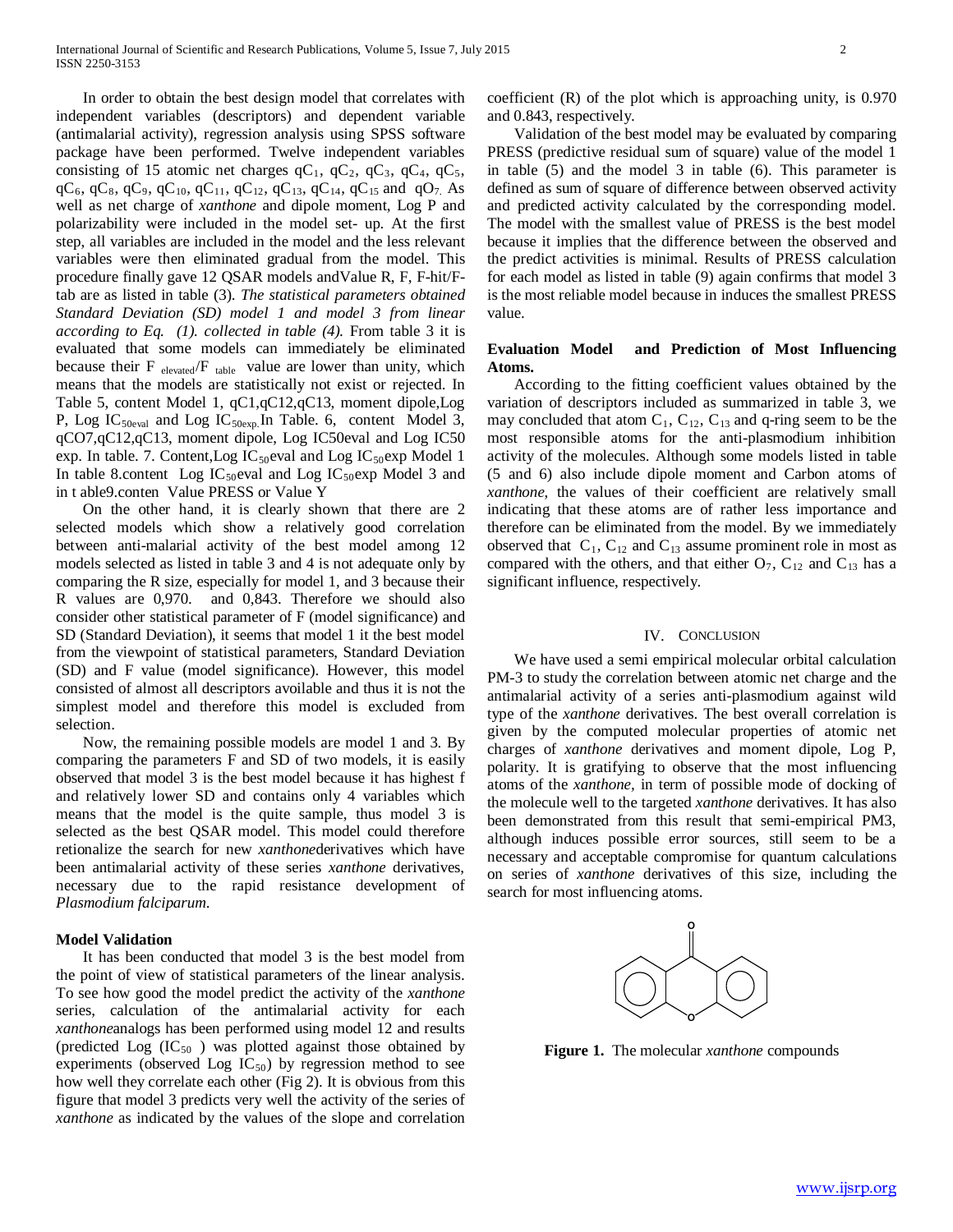# **Table 1. The 16 of** *xanthone* **derivatives series and the antiplasmodial activity**

| No                   | Compounds                                  | $Log IC_{50}$ |
|----------------------|--------------------------------------------|---------------|
| $\mathbf{1}$         | 1                                          | 1.70          |
|                      |                                            | 2.00          |
| $\frac{2}{3}$<br>4 5 | $\begin{array}{c} 2 \\ 3 \\ 4 \end{array}$ | 1.88          |
|                      |                                            | 2.00          |
|                      | 5                                          | 1.20          |
| 6                    | 6                                          | $-.60$        |
| $\overline{7}$       | 7                                          | .70           |
| 8                    | 8                                          | $-.40$        |
| 9                    | 9                                          | .00           |
| 10                   | 10                                         | $-1.00$       |
| 11                   | 11                                         | 2.00          |
| 12                   | 12                                         | $-1.10$       |
| 13                   | 13                                         | .40           |
| 14                   | 14                                         | .48           |
| 15                   | 15                                         | .18           |
| 16                   | 16                                         | .48           |





 **Fig 2. Compound 1 Fig 3. Compound**



**Fig 4 Compound 3 Fig 5 Compound 4**



**Fig 6 Compound 5 Fig 7. Compound 6**







**Fig 8.Compound 7 Fig 9.Compound 8**





**Fig10Compound 9 Fig11Compound 10**





**Fig12 Compound 11 Fig 13 Compound 12**





**Fig14 Compound 13 Fig 15Compound 14**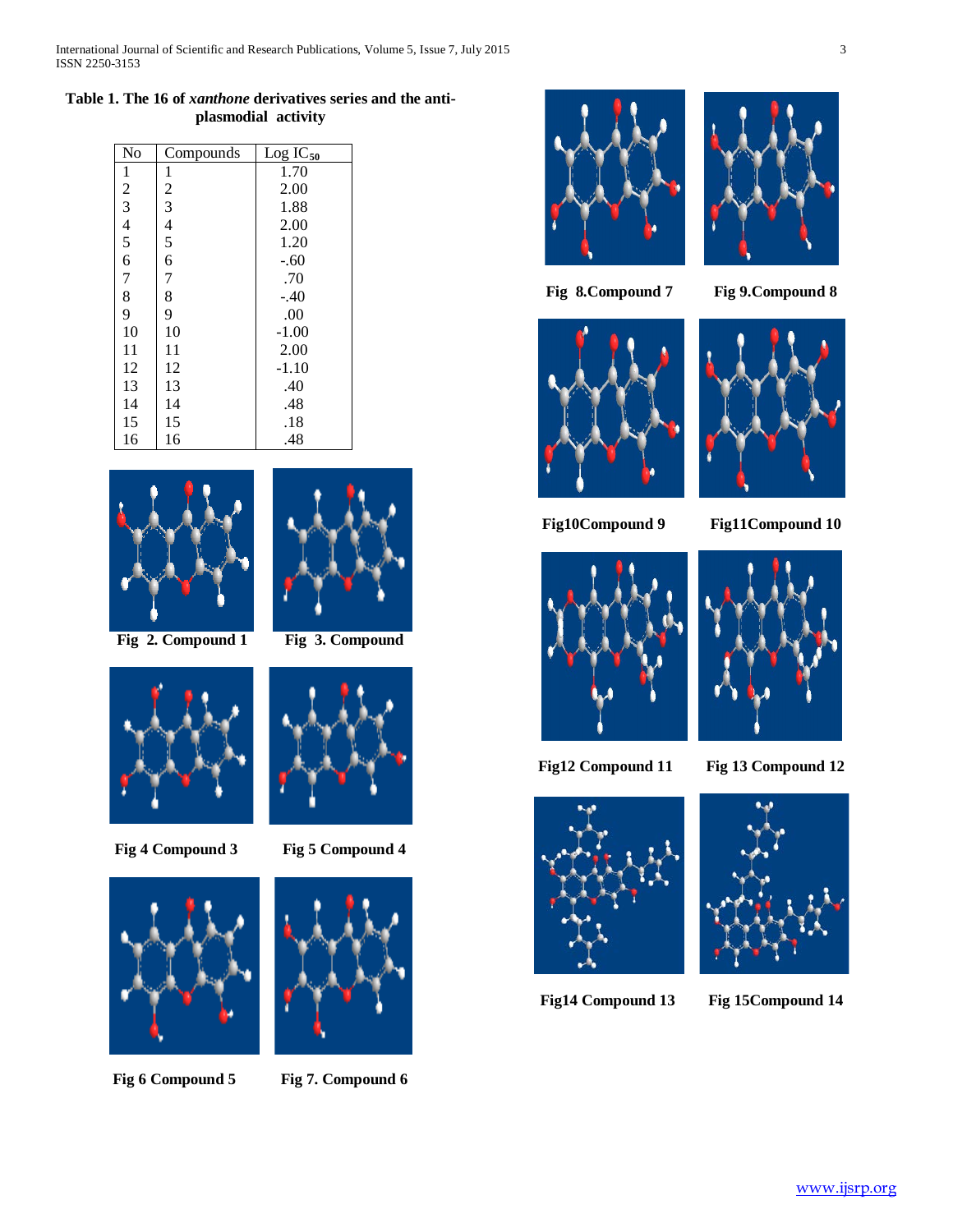

**Fig 16. Compound 15 Fig 17Compound 16**

# **Table 2.Value atomic net charges, dipole moment, Log P and polarizability of** *xanthone* **derivatives used in models**

| qC1     | qC2  | qC3  | $qC\overline{4}$ | qC5  | qC6  | qO7  |
|---------|------|------|------------------|------|------|------|
| 0.06    | 0.08 | 0.11 | 0.08             | 0.18 | 0.11 | 0.10 |
| $-0.19$ | 0.16 | 0.26 | 0.16             | 0.26 | 0.03 | 0.10 |
| $-0.26$ | 0.21 | 0.31 | 0.21             | 0.37 | 0.26 | 0.10 |
| $-0.19$ | 0.16 | 0.25 | 0.16             | 0.26 | 0.03 | 0.10 |
| $-0.11$ | 0.10 | 0.07 | 0.03             | 0.18 | 0.05 | 0.09 |
| 0.05    | 0.10 | 0.03 | 0.06             | 0.19 | 0.11 | 0.11 |
| $-0.17$ | 0.13 | 0.05 | 0.09             | 0.23 | 0.00 | 0.09 |
| 0.05    | 0.10 | 0.02 | 0.05             | 0.19 | 0.11 | 0.09 |
| $-0.26$ | 0.21 | 0.30 | 0.21             | 0.38 | 0.26 | 0.07 |
| 0.05    | 0.10 | 0.02 | 0.06             | 0.19 | 0.11 | 0.08 |
| 0.01    | 0.09 | 0.00 | 0.10             | 0.21 | 0.04 | 0.07 |
| 0.04    | 0.12 | 0.04 | 0.12             | 0.20 | 0.01 | 0.08 |
| $-0.03$ | 0.15 | 0.21 | 0.15             | 0.24 | 0.04 | 0.11 |
| $-0.03$ | 0.14 | 0.25 | 0.14             | 0.24 | 0.06 | 0.11 |
| $-0.03$ | 0.15 | 0.25 | 0.14             | 0.24 | 0.05 | 0.11 |
| $-0.03$ | 0.15 | 0.25 | 0.15             | 0.24 | 0.05 | 0.11 |

| qC8  | qC9  | qC10 | qC11    | qC12    | qC13    | qC14    | qO15    |
|------|------|------|---------|---------|---------|---------|---------|
| 0.12 | 0.22 | 0.39 | $-0.15$ | $-0.04$ | $-0.15$ | $-0.01$ | $-0.33$ |
| 0.11 | 0.22 | 0.40 | $-0.15$ | $-0.04$ | $-0.15$ | $-0.01$ | $-0.33$ |
| 0.12 | 0.22 | 0.43 | $-0.15$ | $-0.04$ | $-0.15$ | 0.00    | $-0.38$ |
| 0.15 | 0.26 | 0.40 | $-0.20$ | 0.16    | $-0.24$ | 0.04    | $-0.34$ |
| 0.09 | 0.19 | 0.39 | 0.06    | $-0.14$ | $-0.10$ | $-0.05$ | $-0.32$ |
| 0.12 | 0.22 | 0.40 | $-0.15$ | $-0.04$ | $-0.15$ | $-0.01$ | $-0.33$ |
| 0.11 | 0.22 | 0.40 | 0.02    | 0.06    | $-0.19$ | 0.00    | $-0.33$ |
| 0.12 | 0.22 | 0.40 | 0.02    | 0.06    | $-0.20$ | 0.00    | $-0.33$ |
| 0.08 | 0.18 | 0.43 | 0.06    | 0.03    | 0.02    | $-0.10$ | $-0.38$ |
| 0.08 | 0.18 | 0.40 | 0.05    | 0.03    | 0.02    | $-0.10$ | $-0.33$ |
| 0.13 | 0.25 | 0.40 | $-0.03$ | 0.13    | $-0.22$ | 0.03    | $-0.33$ |
| 0.12 | 0.21 | 0.39 | 0.03    | 0.13    | $-0.14$ | 0.01    | $-0.32$ |
| 0.18 | 0.30 | 0.42 | $-0.24$ | 0.20    | $-0.31$ | 0.24    | $-0.03$ |
| 0.18 | 0.30 | 0.42 | $-0.24$ | 0.20    | $-0.31$ | 0.24    | $-0.03$ |
| 0.18 | 0.30 | 0.42 | $-0.24$ | 0.20    | $-0.32$ | 0.24    | $-0.03$ |
| 0.16 | 0.27 | 0.41 | $-0.21$ | 0.16    | $-0.23$ | 0.21    | $-0.03$ |

| moment | LogP    | polarz | massa  | volume   | $LogIC_{50}$ |
|--------|---------|--------|--------|----------|--------------|
| 1.54   | $-0.45$ | 22.51  | 212.20 | 601.56   | 1.70         |
| 3.24   | $-0.45$ | 22.51  | 212.51 | 602.82   | 2.00         |
| 3.96   | $-1.47$ | 23.15  | 228.20 | 614.29   | 1.88         |
| 2.53   | $-1.47$ | 23.15  | 228.20 | 622.66   | 2.00         |
| 2.99   | $-1.47$ | 23.15  | 229.20 | 619.81   | 1.20         |
| 3.03   | $-2.50$ | 23.79  | 244.20 | 640.11   | $-0.60$      |
| 3.75   | $-3.52$ | 2.52   | 260.20 | 659.74   | 0.70         |
| 4.08   | $-4.53$ | 25.06  | 276.20 | 679.77   | $-0.40$      |
| 3.46   | $-4.55$ | 25.06  | 276.20 | 672.94   | 0.00         |
| 3.37   | $-3.57$ | 25.70  | 292.20 | 699.08   | $-1.00$      |
| 2.80   | -4.39   | 34.24  | 346.34 | 946.99   | 2.00         |
| 5.22   | $-5.63$ | 43.84  | 486.39 | 1,238.20 | $-1.10$      |
| 5.45   | 1.41    | 58.72  | 520.67 | 1,329.36 | 0.40         |
| 5.49   | 1.25    | 56.88  | 506.64 | 1,489.98 | 0.48         |
| 2.90   | 0.25    | 57.52  | 522.69 | 1,326.67 | 0.18         |
| 3.68   | $-0.19$ | 49.73  | 452.55 | 1.313.75 | 0.48         |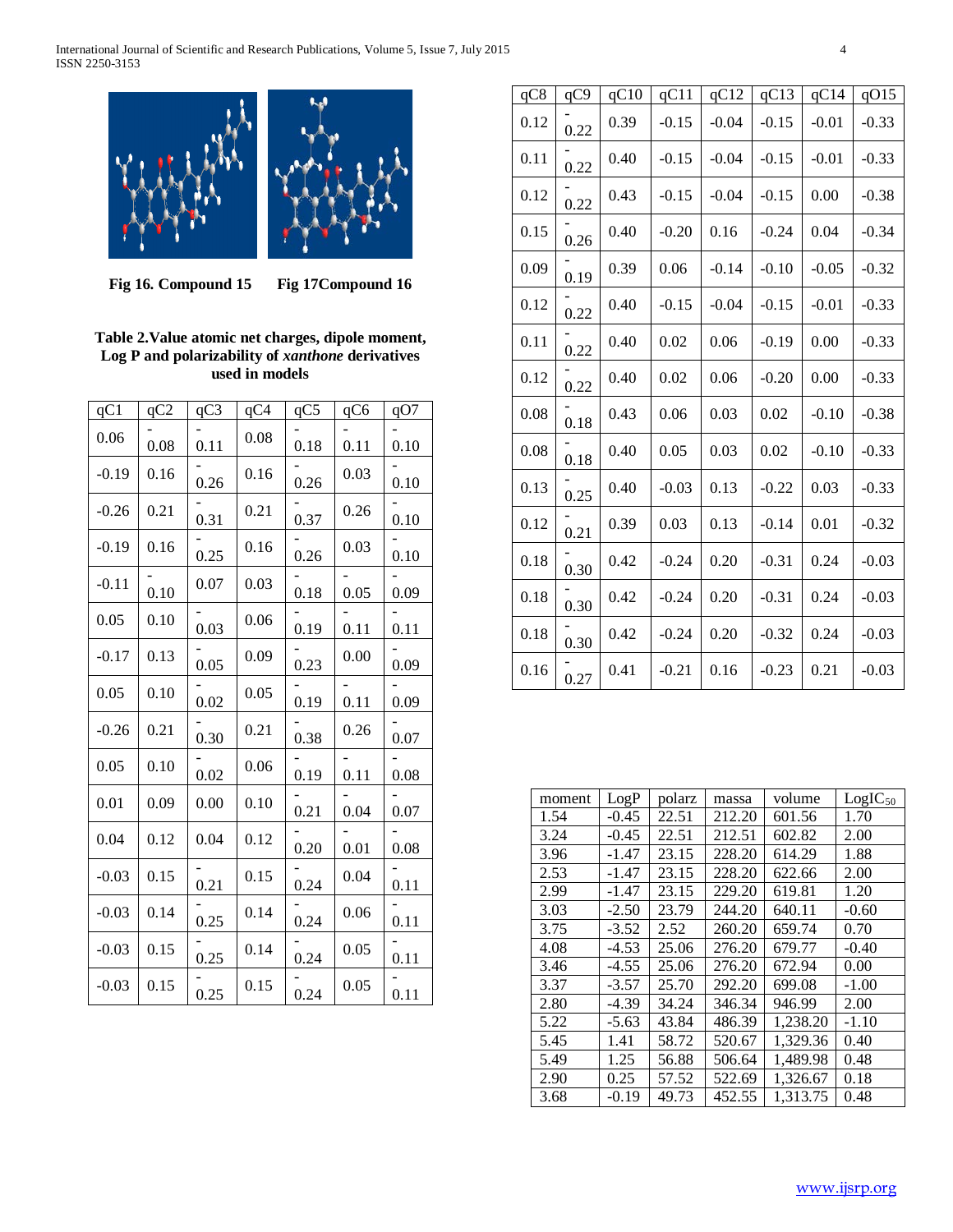**Table 3. Value R, F, Feval/Ftable**

| Model       | R     | Feval  | Feval/Ftable |
|-------------|-------|--------|--------------|
| L           | 0.97  | 18.871 | 0.001        |
| $\Pi$       | 0.635 | 1.183  | 0.396        |
| Ш           | 0.843 | 4.315  | 0.045        |
| IV          | 0.711 | 1.224  | 0.4          |
| V           | 0.786 | 1.346  | 0.381        |
| VI          | 0.757 | 1.122  | 0.46         |
| VII         | 0.854 | 2.248  | 0.196        |
| <b>VIII</b> | 0.911 | 2.627  | 0.136        |
| IX          | 0.635 | 1.8    | 0.225        |
| X           | 0.812 | 2.318  | 0.168        |
| XI          | 0.921 | 4.689  | 0.056        |
| XII         | 0.834 | 2.746  | 0.126        |

**Table 4. Standard Deviation (SD) model 1 and model 3**

| N <sub>0</sub> | Model   | <b>Standard Deviation (SD)</b> |
|----------------|---------|--------------------------------|
|                | Model 1 | $SD = 24.490$                  |
|                | Model 3 | $SD=0.12878$                   |

**N o Com pou nd qC 1 qC1 2 qC1 3 Mo m dip ol Log P Log**   $IC_{50ev}$ **al Log**   $IC_{50e}$ **xp**  $1 \mid 13$ 0.3  $0.20$ 0.31 5.45 1.41 8.715 08 0.40  $2 \mid 14 \mid$  -0.3  $0.20$ 0.31 5.49 1.25 8.550 82 0.48  $3 \mid 15$ 0.3  $0.20$ 0.32 2.90 0.25 4.645 9 0.15  $4 \mid 16 \mid$  -0.3  $0.16$ 0.23 3.68 0.19 5.182 88 0.48

**Table 5. Model 1**

# **Table. 6 Model 3**

| N <sub>0</sub> | Com<br>poun    | qO7  | qC1<br>2 | qC1<br>3 | Mo<br>m | Log<br>$IC_{50eval}$ | Log<br>IC <sub>50ex</sub> |
|----------------|----------------|------|----------|----------|---------|----------------------|---------------------------|
|                | d              |      |          |          | dipo    |                      | p                         |
|                |                |      |          |          | 1.54    | 3.07318              | 1.7                       |
|                |                | 0.10 | 0.04     | 0.15     |         |                      |                           |
| 2              | $\mathfrak{D}$ |      |          |          | 3.24    | 1.98008              | 2.0                       |
|                |                | 0.10 | 0.04     | 0.15     |         |                      |                           |
| 3              | 15             |      | 0.20     |          | 2.90    | 1.9078               | 0.18                      |
|                |                | 0.11 |          | 0.32     |         |                      |                           |
| $\overline{4}$ | 16             |      | 0.16     |          | 3.68    | 0.80398              | 0.48                      |

|  |  | 0.22<br>$\mathcal{C}$ |  |  |
|--|--|-----------------------|--|--|
|  |  |                       |  |  |

Table. 7. Log IC<sub>50</sub>eval and Log IC<sub>50</sub>exp Model 1

| N <sub>0</sub> | Log                   | $Log IC_{50}$ | $\Lambda$ | л             |
|----------------|-----------------------|---------------|-----------|---------------|
|                | $IC_{50 \text{eval}}$ | exp           |           |               |
|                | 8.71508               | 0.40          | 8.31506   | 69.1402228036 |
|                | 8.55082               | 0.48          | 8.07082   | 65.1381354724 |
| 3              | 4.6459                | 0.15          | 4.4959    | 20.21311681   |
|                | 5.18288               | 0.48          | 5.04488   | 25.4508142144 |

# Table 8. Log  $IC_{50}$ eval and Log  $IC_{50}$ exp Model 3

| N <sub>0</sub> | Log<br>$IC_{50eval}$ | $Log IC_{50}$<br>exp |            |         |
|----------------|----------------------|----------------------|------------|---------|
|                | 3.07318              | 1.7                  | 1.37318    | 1.88562 |
|                | 1.98008              | 2.0                  | $-0.01992$ | 0.00039 |
|                | 1.9078               | 0.18                 | 1.7278     | 2.98528 |
|                | 0.80398              | 0.48                 | 0.32398    | 0.10496 |

# **Table9. Value Y**

| No. | Model               | Value $(Y)$      |
|-----|---------------------|------------------|
|     | Model               | $Y_1 = 4.72408$  |
|     | Model $\frac{1}{3}$ | $Y_3 = 0.965178$ |

# V. ACKNOWLEDGE

- 1. Research and Technology Ministry, **KNRT-RI**, Focus Field of **Health and Medicine Techniques** Jakarta, Indonesia.
- 2. Doctor Grant, Gadjah Mada University, Indonesia.

## **REFERENCES**

- [1] Hansch,C and Leo A. (1995), Exploring QSAR, Fundamentals and applications in Chemistry and BioLogy, ACS Professional Reference.Book, Americant. Chemical Society: Washington, DC, p19.
- [2] Karelson, M and Lebanov, V.S., Quantum-Chemical Descriptors in QSAR/ QSPR studies. J. Chem.Rev. 96.1027-1043.
- [3] Kimura, T., Miyashita,Y., Funatsu, K. And Sasaki S, (1996) Quantitative Structur Activity relationships of The Synthetic Substrates for Elastase Enzyme Using Nonlinear least square regression. J.Chem.Inf.Comput.Sci.36, 185-189.
- [4] Likhitwitayawuid,K.Chanmahasathien,W.Ruangrungsi,N.Krungkrai,J., 1998, Planta medica, , vol 64, Issue 3 , 281-282.
- [5] Likhitwitayawuid, K,Phadungcharosen,T,Krungkrai,J., 1998, Plata Medica, vol 64,Issue 1,70-72.
- [6] Mudasir., Herawati, Ethica,SN, and Wijaya,K (2003a) QSAR analysis of antimalariaprimaquine and mefloquineanaLog based on quantum chemical parameters. The 39"IUPAC Congres and 86" Conference of Canadian Sosiety for Chemistry, Ottawa, Canada, August 10-15, 2003, p. 295
- [7] Mudasir., Wijaya,K and Hadinugroho, D( 2003 b). QSAR analysis of substituted 1,4 –benzoquinnone herbicides Using Atomic Net-Charge As **Descriptors**
- [8] Mudasir, tahir,I and Astuti,IP (2003c), QSAR analysis of 1,2,4- Thiadiazoline fungides, based on molecular descriptor calculated Using AM-1 method. Ind.J.Chem, 3.39-47.
- [9] Pranowo,HD, 2003 Computation of Chemistry, Department of Chemistry, Faculty of Mathematics and Natural Sciences, GadjahMada University, Yogyakarta, Indonesia